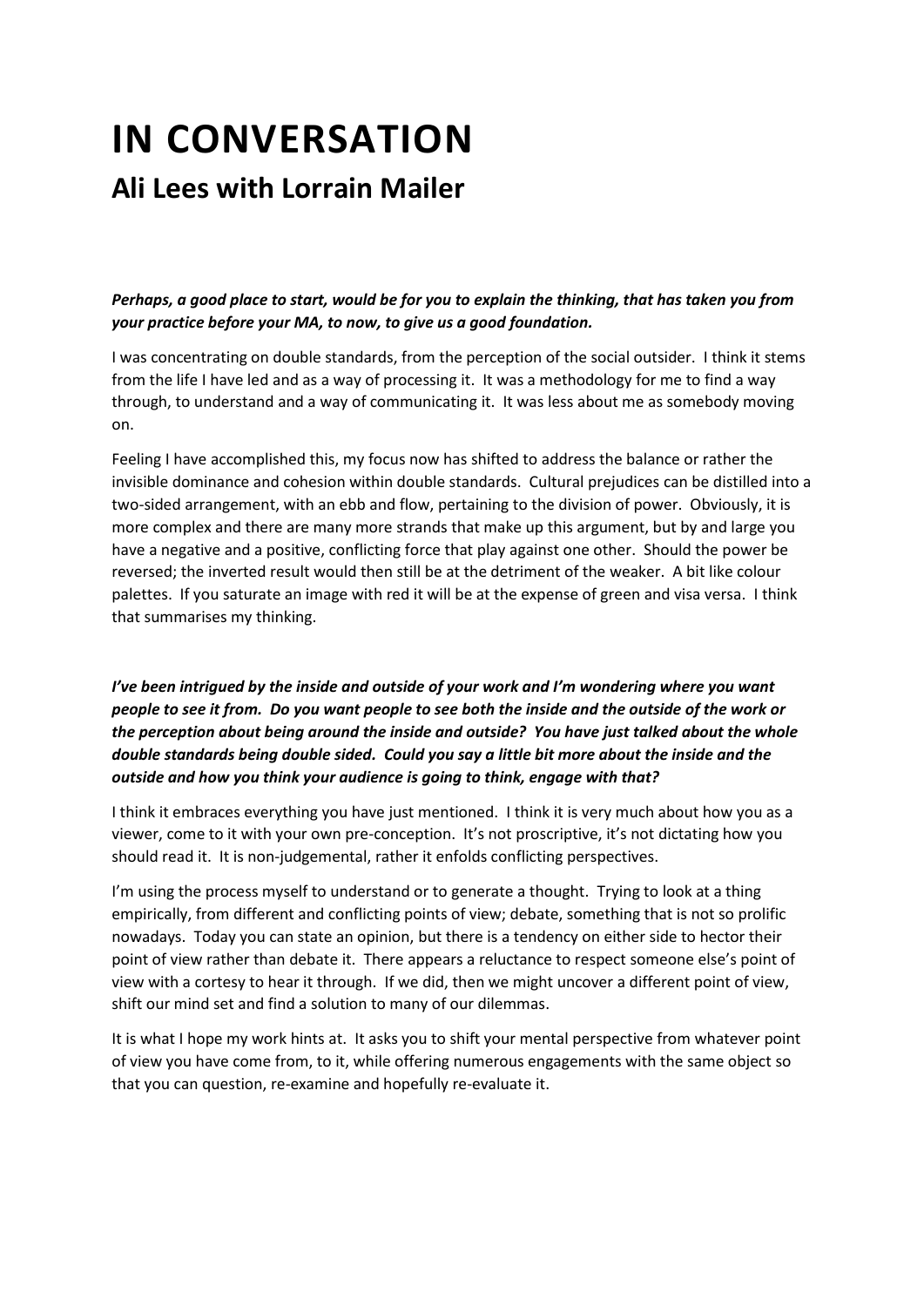# *Thank you. I have also noticed that location or place is an element. What or where inspires you, to want to place or to select a location for your work to be in? How do you choose? Is place important to the work?*

Sometimes it is, for example with *Elephant in the Room* it was particularly important that it dominated a confined space, because it represented the unspoken problem or matter, that nobody wishes to discuss, it's there, its hovering, engulfing the space. Alternatively, take the boxes in *Cover Version*, these translucent sellotape boxes need to be in a neutral environment, otherwise they are prescribing a meaning from their surroundings. I wanted this piece in this instance to communicate the divide of power between the multinational e-commerce supplier and the domestic consumer, hence the everyday point of exchange being a carpark. Other works, like *Faceless* needed to be strung across opposing walls as I knew it was extremely important that the viewer could look down the work and see the impact of a single bullet so they may appreciate the enormity, of the future generations destroyed in a single act, but also look at it from the other end too, so you just see all the resulting rupture. I think other pieces are flexible because they are interactive and take on the properties of the engagement rather than place.

## *Would that also relate to your unfinished piece, Stairway?*

Ah yes, *Stairway* is a casualty of lockdown, but ironically by not completing it, it has now taken on a greater affiliation to its function. What I mean is a stairway, is a passage between different levels or floors. It has no other function other than to get someone from one place to another. It is the space between being in or out of a place, like a corridor or a station platform. It is taken for granted and like sellotape connects parts together. The completed work was to be a sellotape stairway, which was to be installed beside the original 1950's stairway in the gallery. But at present due to lockdown it has not been resealed, rather it appears like a snake skin, shed from its body, discarded, unfunctional and without value.

# *Going back, you have talked about enfolding and enfoldment. Are you inside the folding or are you outside the folding? Or can you be both?*

(Laughs) My process may answer this question because I consider I am neither. The original object needs the sellotape wrapped around it, where the clear side is up against the object. The sticky side is on the outside, so it picks up the residue of the object, captures particles from the environment or through the pressure I apply to it. Then this residue is sealed in, incarcerated, trapped as the sellotape adheres glue to glue. The template is then sculpted around and released to leave the husk. So, it is all of these things, the process of folding, the glue and the trace within the glue. I suppose I could be perceived as the line between, the ambivalence.

### *I like that idea of the glue.*

It also has my fingerprints; it has my trace. My hair got caught in it once. It's very much got my identity in it. Not only the process but the residue. (laughter)

### *Absolutely, from what you are saying there is a deep natural process as well.*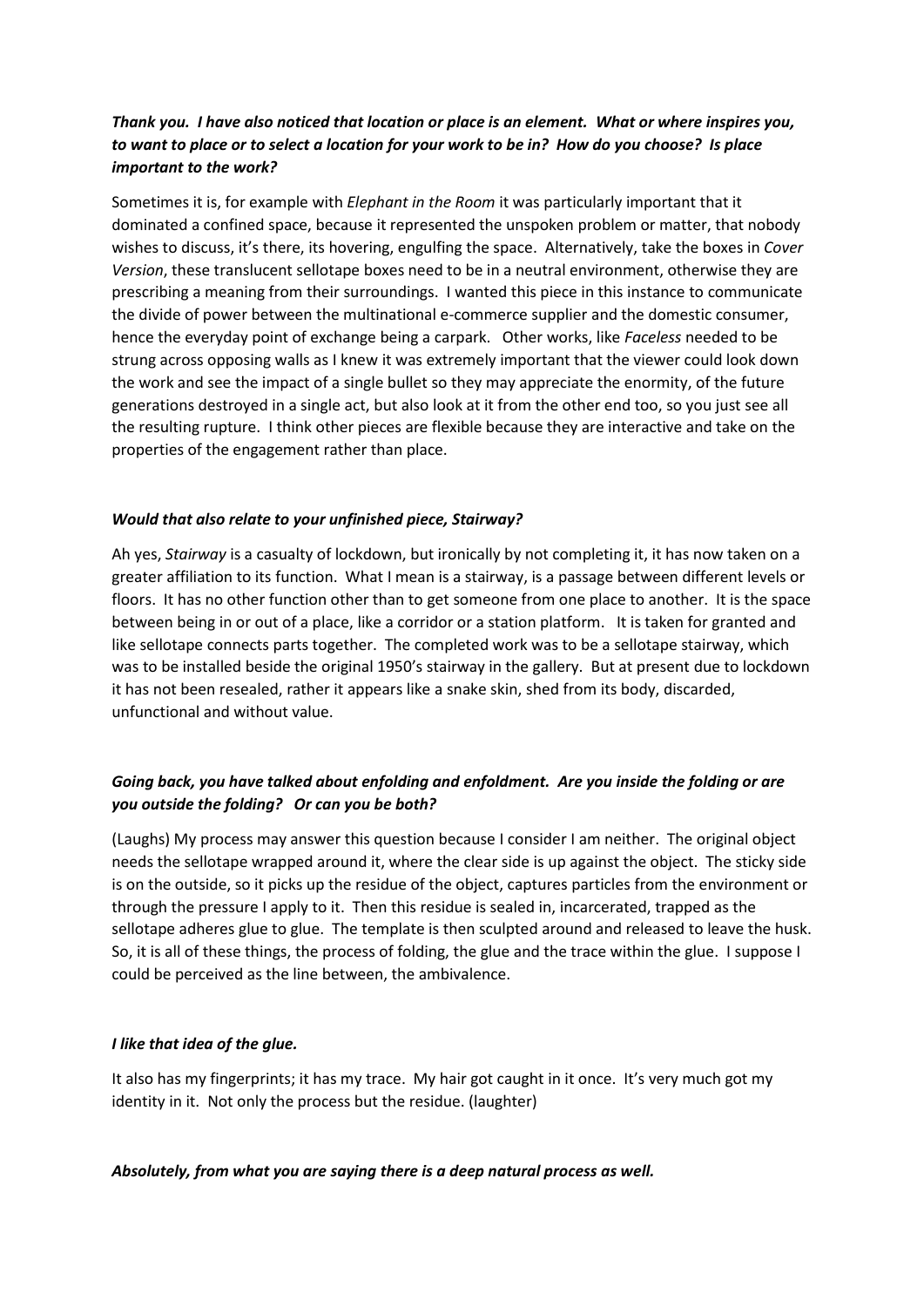The haptic, it is definitely cathartic

# *There is that, the haptic, there is also a contradiction of the material itself, the plastic and its longevity with everything in this day and age, that that represents. Could you talk about that, if somebody brought it up; that this material will be around for hundreds and hundreds of years.*

Sellotape itself has a quality of sticking things together, it's about wrapping, patch mending or sealing. Once used it cannot be reused and therefore is thrown away. It serves a function and then it's superfluous, redundant. It is an everyday, overlooked item tucked away in every household and brought out annually to wrap our presents.

And you say, rightly, it stays for ever. This almost inconceivable, indistinguishable object does not enfold into the natural ecological cycle. Unless we compare it with stone. Stone is derived from gases which cooled down, compressed and solidified billions of years ago. Their composition and texture will ultimately disintegrate as will cellophane into minuscule and ever decreasing particles.

It is the staggering volume, with our inability to know what to do with this recent but permeant material that is so alarming. The lack of ability we have, to comprehend the consequences of our dependency on petrol-based plastics that needs urgent rethinking. I do want to make this very clear I am not advocating the production of oil-based plastics, but we have this product all around us. We need to revaluate it, maybe harness it for the future and deal with it constructively.

In my work I am using sellotape as a metaphor for the longevity, endurance and unseen spirit to life. I don't want to go into heavy philosophy but there is a thought that all matter filters in and out of itself, so geological or manmade scientific matter will ultimately be absorbed, flows in and out of everything, from solids, tissue, energy, conscious thought to undetectable matter in negative space.

### *Is it important that you are using that product as you haven't found a biodegradable one?*

A biodegradable product at this moment is not feasible because it is the plastic-based glue which is the issue not the tape. You can get biodegradable cellophane but not a strong glue. There are algae or hoof-based glues, which sadly do not retain their stickiness over time. I would like to work with a petrol chemical company to find a solution; either something that will responsibly and ecologically break down oil-based plastics or replace it with a biodegradable product. If I can get funding, I would then follow it through with a PhD perhaps exploring my brother's project with sugar-based plastics.

But for this moment in time, I am dealing with packaging today's commercialism, driven by multinational and unaccountable market forces, that feed a dependency, in a complicit and throw away domestic buyer. I wanted it particularly to be a delivery box and sellotape material.

### *The overlooked, throw away, would you like to say a little bit more about it?*

I think there is a growing rumble within art and the broader implications of representation. There is also a sense of dissatisfaction coming up from the marginalised and overlooked voter, of being insignificant, feeling impotent to effect change. There is an awareness of poverty, overcrowding, homelessness and hunger, which is not being addressed by our institutions. There is a reluctance to implement economic and social changes to consumption, soil management, agricultural methods,